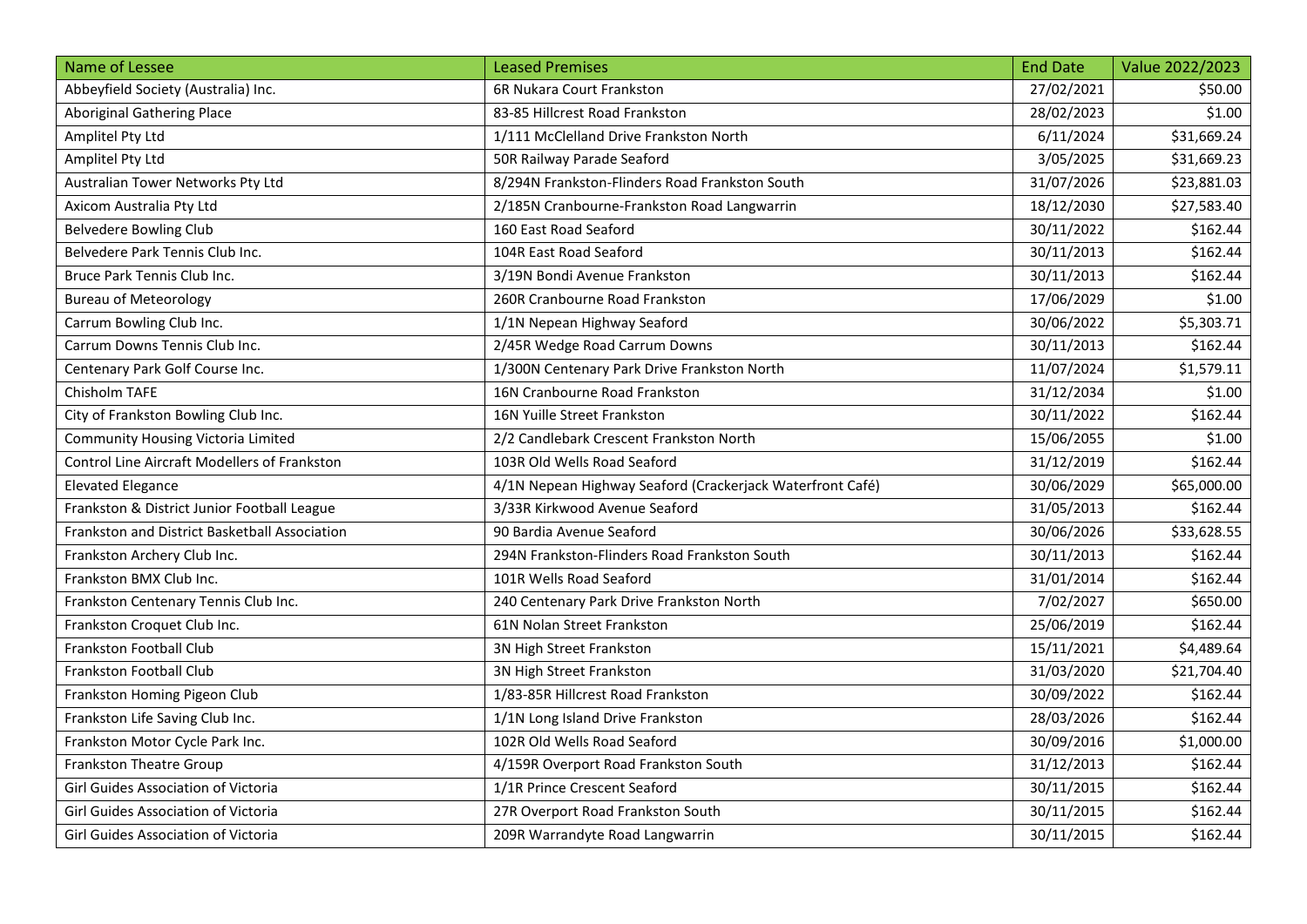| Name of Lessee                                            | <b>Leased Premises</b>                                                     | <b>End Date</b> | Value 2022/2023 |
|-----------------------------------------------------------|----------------------------------------------------------------------------|-----------------|-----------------|
| Halifax Investments Family Trust                          | 2/10N Nepean Highway Seaford (Beach Cafe Seaford)                          | 30/06/2029      | \$34,763.47     |
| Individual (Caretaker)                                    | 2/294 Frankston Flinders Road Frankston South                              | 31/01/2016      | \$5,899.40      |
| J.B. Pakenham Pty Ltd                                     | Ground Floor Frankston Yacht Club Building 30C Long Island Drive Frankston | 31/12/2027      | \$40,000        |
| Kananook Tennis Club Inc.                                 | 58R Kananook Avenue Seaford                                                | 30/11/2013      | \$162.44        |
| Langwarrin Men's Shed Inc.                                | 183N Cranbourne-Frankston Road Langwarrin                                  | 30/06/2020      | \$162.44        |
| Langwarrin Netball Club Inc.                              | 2/185N Cranbourne-Frankston Road Langwarrin                                | 16/02/2015      | \$162.44        |
| Langwarrin Tennis Club                                    | 13N Shute Drive Langwarrin                                                 | 30/11/2013      | \$162.44        |
| Long Island Tennis Club                                   | 3/10N Nepean Highway Seaford                                               | 30/06/2014      | \$162.44        |
| Minister for Education                                    | 206R Cranbourne Road Frankston (Ballam Park Primary School)                | 30/10/2015      | \$162.44        |
| Minister for Education                                    | 206R Cranbourne Road Frankston (Naranga Special School)                    | 30/04/2016      | \$162.44        |
| Mornington Peninsula Pony Club                            | 7/294N Frankston-Flinders Road Frankston South                             | 30/11/2013      | \$162.44        |
| Optus Mobile Pty Limited                                  | 1/185N Cranbourne-Frankston Road Langwarrin                                | 20/05/2020      | \$18,025.00     |
| Overport Park Tennis Club Inc.                            | 3/159-175R Overport Road Frankston South                                   | 30/11/2013      | \$162.44        |
| Peninsula Light Operatic Society                          | 4/159R Overport Road Frankston                                             | 31/12/2013      | \$162.44        |
| Perpetual Ltd and Commonwealth Management Investments Ltd | 8R Olsen Lane Frankston (Bayside Shopping Centre)                          | 31/07/2023      | \$44,155.71     |
| Pines Community Mens Shed Inc.                            | 14R Stringybark Crescent Frankston North                                   | 31/05/2024      | \$238.88        |
| Returned Services League of Australia and Seaford RSL     | 299N Nepean Highway Seaford                                                | 28/02/2021      | \$162.44        |
| Returned Services League of Australia and Seaford RSL     | 299N Nepean Highway Seaford                                                | 28/02/2021      | \$162.44        |
| <b>Scouts Association of Australia</b>                    | 2/1R Bently Place Frankston                                                | 30/09/2015      | \$162.44        |
| <b>Scouts Association of Australia</b>                    | 4/185N Cranbourne-Frankston Road Langwarrin                                | 1/01/2016       | \$162.44        |
| Scouts Association of Australia                           | 12R Bursaria Crescent Frankston North                                      | 30/09/2015      | \$162.44        |
| <b>Scouts Association of Australia</b>                    | 1/77R Baden Powell Drive Frankston South                                   | 30/09/2015      | \$162.44        |
| <b>Scouts Association of Australia</b>                    | 2/83-85R Hillcrest Road Frankston                                          | 30/09/2015      | \$162.44        |
| <b>Scouts Association of Australia</b>                    | 4/260R Cranbourne Road Frankston                                           | 30/09/2015      | \$162.44        |
| Seaford Cabin Park Pty Ltd                                | 299N Nepean Highway Seaford                                                | 31/03/2025      | \$87,665.09     |
| Seaford Life Saving Club Inc.                             | 10N Nepean Highway Seaford                                                 | 30/11/2028      | \$162.44        |
| Seaford North Tennis Club Inc.                            | 1R Halifax Street Frankston                                                | 30/11/2013      | \$162.44        |
| Southern Umpires Association                              | 2/33R Kirkwood Avenue Seaford 30/11/2015                                   | 30/11/2015      | \$162.44        |
| St Kilda Saints Football Club                             | 151R East Road Seaford                                                     | 7/07/2059       | \$1.00          |
| Sylica Pty Ltd                                            | 5N Pier Promenade Frankston (Sofia's Restaurant)                           | 15/02/2025      | \$92,610.00     |
| Sylica Pty Ltd                                            | 5N Pier Promenade Frankston (Sofia's Restaurant Deck)                      | 15/02/2025      | \$9,342.00      |
| <b>Telstra Corporation Limited</b>                        | 3/185N Cranbourne-Frankston Road Langwarrin                                | 30/06/2015      | \$20,324.88     |
| <b>Telstra Corporation Limited</b>                        | 45R Wedge Road Carrum Downs                                                | 31/12/2019      | \$19,732.90     |